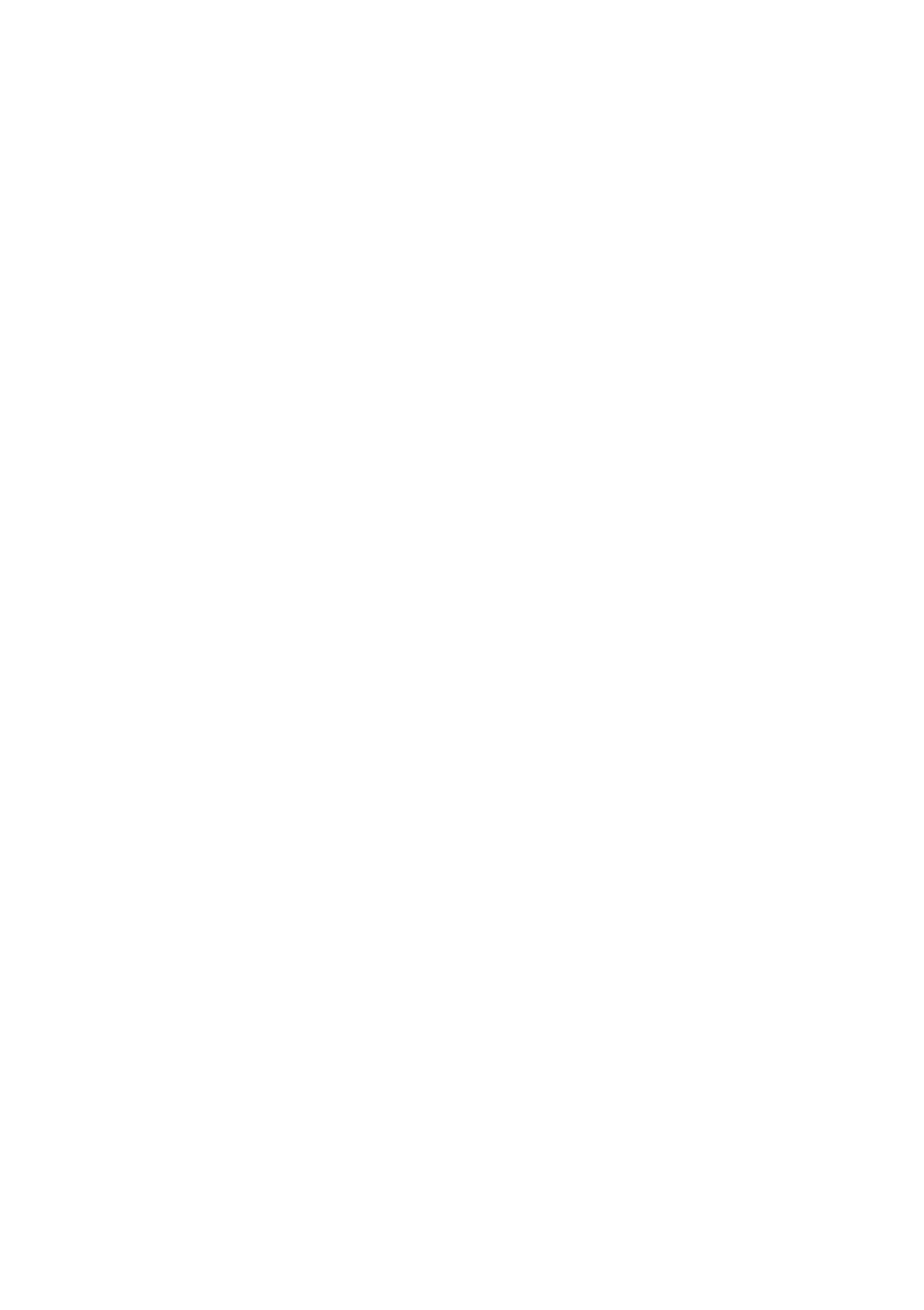Following your recent MRI scan and consultation with your spinal surgeon, you have been diagnosed as having a lumbar disc protrusion, resulting in nerve root compression (trapped nerve) and leg pain (sciatica).



The intervertebral disc is the structure between the vertebrae (bones of the spine), which acts as both a spacer and a shock absorber. The disc is composed of two parts: a soft gel-like middle (nucleus pulposus) surrounded by a tougher fibrous wall (annulus fibrosus).



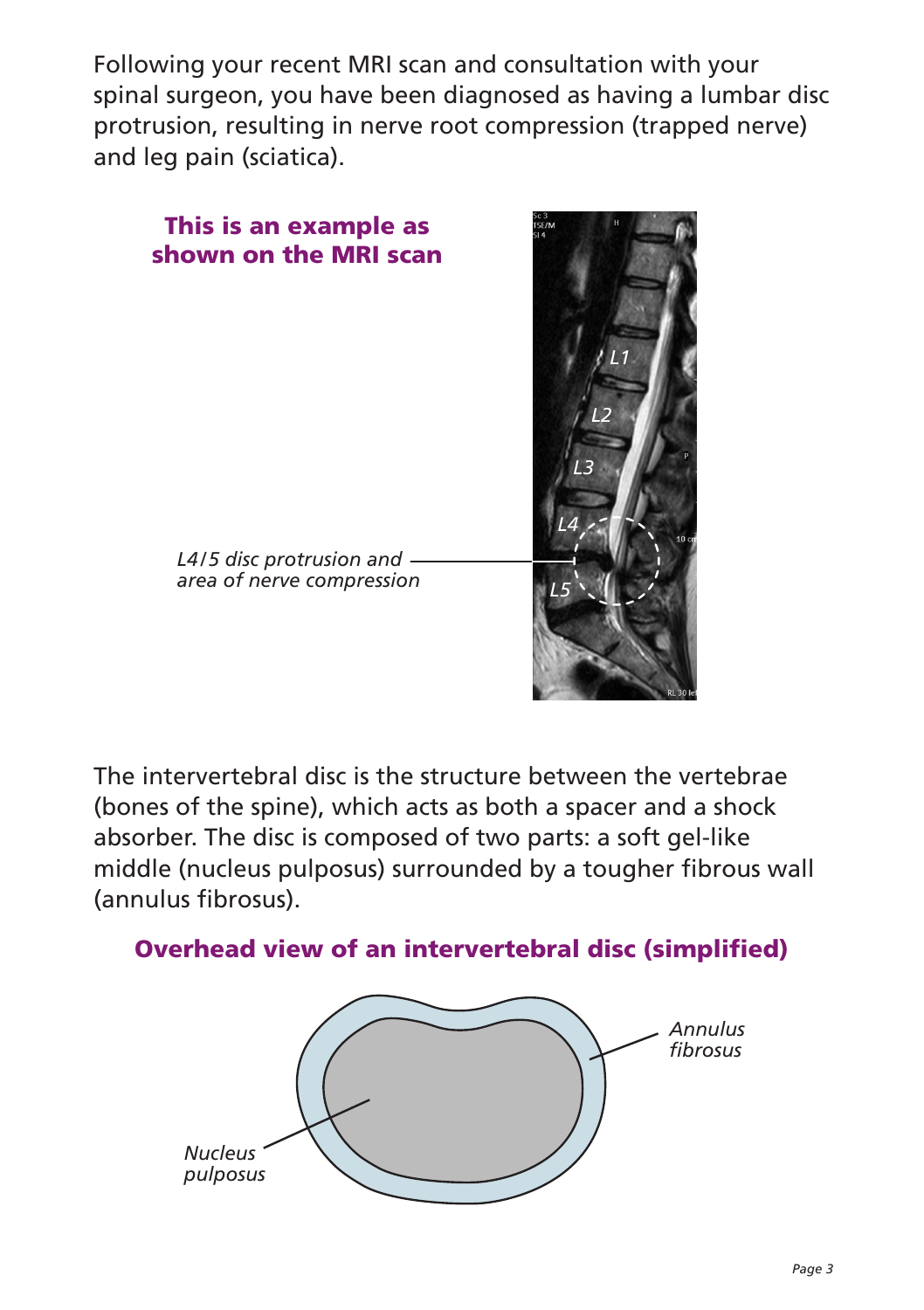Lumbar nerve root pain (often called sciatica) generally goes below the knee and is felt in the area of the leg that the particular spinal nerve supplies. Sciatica is usually caused by an intervertebral disc protruding because its tough fibrous wall weakens and is therefore no longer able to contain the gel-like substance in the centre. This material may bulge or push out through a tear in the disc wall (herniation) causing pain when it touches a nerve. Symptoms also associated with sciatica include altered sensation, pins and needles, burning, numbness or even weakness of the muscles in the leg that the nerve supplies.

#### Side (lateral) view of the spine showing a ruptured disc



### Overhead (axial) view of a ruptured disc

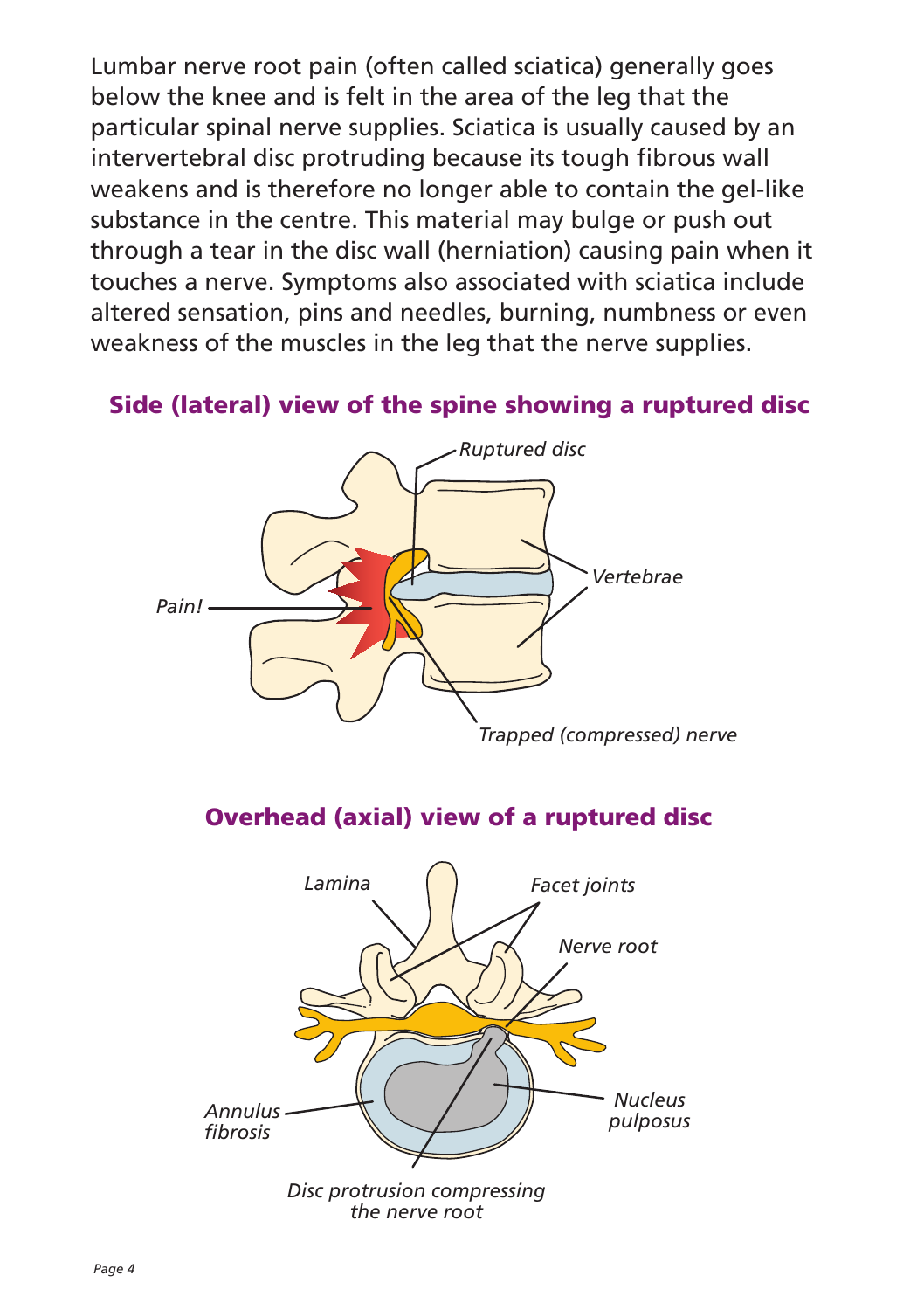Very few people who have a spinal problem need surgery. In general, if a patient's leg pain due to a lumbar disc protrusion is going to get better, it will do so in about 6–12 weeks. However, if the symptoms have not resolved following conservative measures (manipulation, physiotherapy, medication or injections) surgery may be necessary. Immediate spinal surgery is only necessary in cases of bowel or bladder incontinence (cauda equina syndrome) or progressive neurological problems (numbness, weakness). The operation is commonly called a discectomy. However, in this case, only the protruding disc material is removed, not the whole disc.

## The operation

The operation is performed through an incision in the midline of the lower back (usually a small wound up to 4cm (1½ inches) in length but this sometimes needs to be longer).

The operation is performed under general anaesthetic (so you are fully asleep). First, the muscles are lifted off the bony arch (lamina) of the spine. The surgeon is then able to enter the spinal canal by removing a membrane over the nerve roots (ligamentum flavum). Often, a small portion of the inside facet joint is removed both to enable access to the nerve root and to remove pressure on the nerve. The nerve root is then gently moved to the side and the disc material is removed from under the nerve root. The disc is then entered, to remove any loose fragments of disc material within it. (See next page for illustration.)

Good relief from leg pain following this type of disc surgery occurs in approximately 85–90% of cases (up to 9 out of 10 people). However, relief from back pain is less reliable.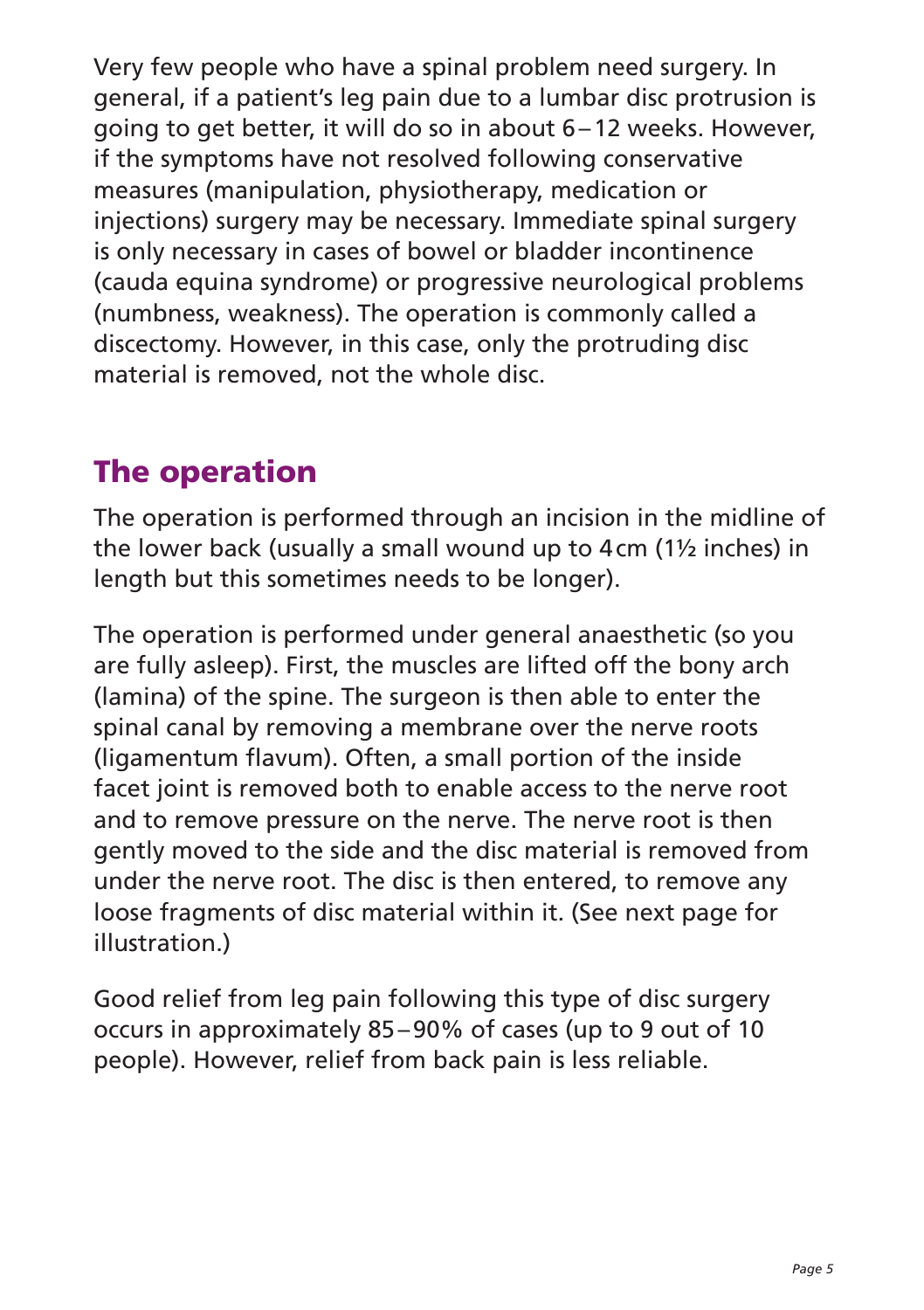

### Risks and complications

As with any form of surgery, there are risks and complications associated with it. These include:

- damage to the nerve root and the outer lining or covering which surrounds the nerve roots (dura). This is reported in < 5% of cases (fewer than 5 out of 100 people). It may occur as a result of the bone being very stuck to the lining and tearing it as the bone is lifted off. Often the hole or tear in the dura is repaired with stitches or a patch. This could result in back or leg pain, weakness or numbness, leaking from the wound, headaches or, very rarely, meningitis;
- recurrent sciatica. This can occur as a result of scarring or further disc protrusion (occurring in approximately 5% of people (5 out of 100) up to ten years later);
- problems with positioning during the operation which might include pressure problems, skin and nerve injuries and eye complications including, rarely, blindness. A special gel mattress and protection is used to minimise this;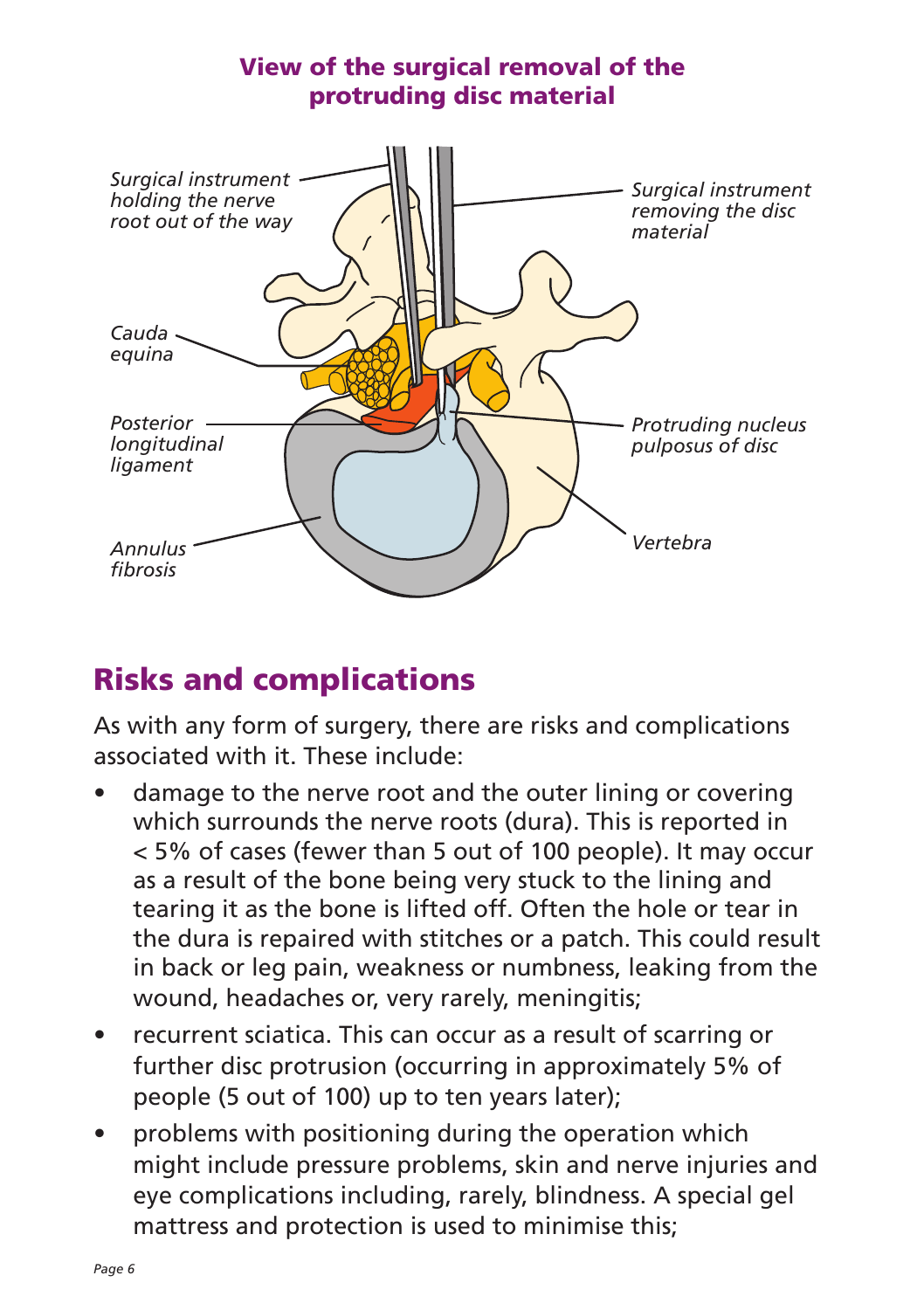- infection. Superficial wound infections may occur in  $2-4%$ of cases (up to 4 out of 100 people). These are often easily treated with a course of antibiotics. Deep wound infections may occur in < 1% of cases (fewer than 1 out of 100 people). These can be more difficult to treat with antibiotics alone and sometimes patients require more surgery to clean out the infected tissue. This risk may increase for people who have diabetes, reduced immune systems or are taking steroids;
- bleeding. You must inform your consultant if you are taking tablets used to thin the blood, such as warfarin, aspirin or clopidogrel. It is likely you will need to stop taking them before your operation as they increase the risk of bleeding;
- blood clots (thomboses) in the deep veins of the legs (DVT) or lungs (PE). This occurs when the blood in the large veins of the leg forms blood clots and may cause the leg to swell and become painful and warm to the touch. Although rare, if not treated this could be a fatal condition if the blood clot travels from the leg to the lungs, cutting off the blood supply to a portion of the lung. It is reported as happening in fewer than 1 out of 700 cases. There are many ways to reduce the risk of blood clots forming. The most effective is to get moving as soon as possible after your operation. Walk regularly as soon as you are able to, both in hospital and when you return home. Perform the leg exercises illustrated in the 'Preventing Blood Clots' leaflet and keep well hydrated by drinking plenty of water. Ladies are also advised to stop taking any contraceptive which contains the hormone oestrogen four weeks before surgery, as taking these during spinal surgery can increase the chances of developing a blood clot; and
- there are also very rare but serious complications that in extreme circumstances might include damage to the cauda equina and paralysis (the loss of use of the legs, loss of sensation and loss of control of the bladder and bowel). This can occur through bleeding into the spinal canal after surgery (a haematoma). If an event of this nature was to occur, every effort would be made to reverse the situation by returning to theatre to wash out the haematoma. Sometimes, however, paralysis can occur as a result of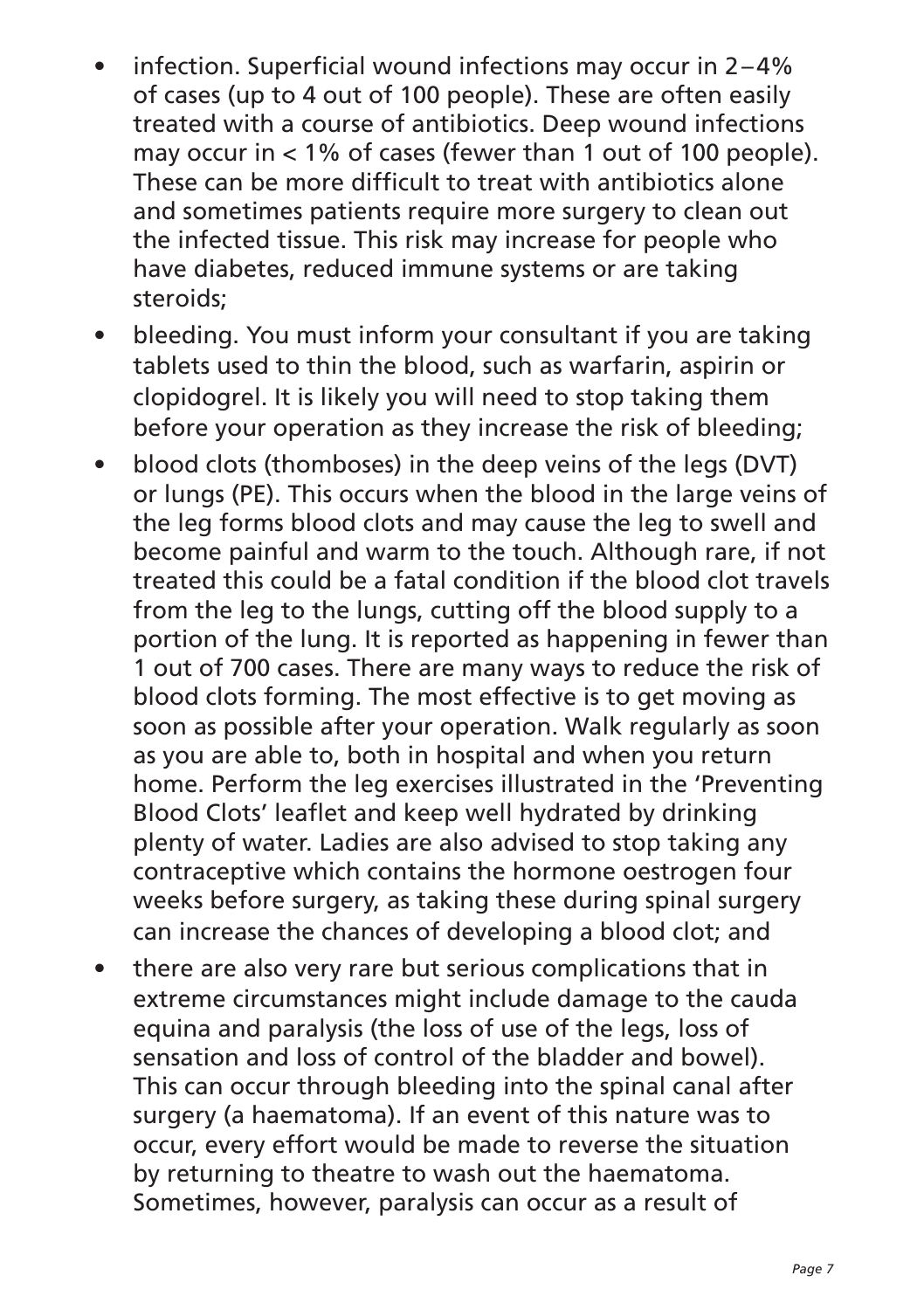damage or reduction of the blood supply of the nerves or spinal cord and this is unfortunately not reversible; and a stroke, heart attack or other medical or anaesthetic problems, including death, which is reported as happening in 1 out of 250,000 cases under general anaesthetic.

### What to expect after surgery

Immediately after the operation you will be taken on your bed to the recovery ward where nurses will regularly monitor your blood pressure and pulse. Oxygen will be given to you through a facemask for a period of time to help you to recover from the anaesthetic. You will have an intravenous drip for about 24 hours or until you are able to drink adequately.

A drain (tube) may come out of your wound if there has been significant bleeding during the operation. This prevents any excess blood or fluid from collecting there. The drain will be removed when the drainage has stopped, usually 24 hours later. You will have some discomfort or pain after surgery but the nursing and medical staff will help you to control this with appropriate medication.

On the first day after your operation, your physiotherapist will help you out of bed. They will also show you the correct way to move safely.

## Going home

You will normally be allowed to leave hospital when you and your physiotherapist are happy with your mobility. This tends to be within 1–2 days after your operation.

Please arrange for a friend or relative to collect you, as driving yourself or taking public transport is not advised in the early stages of recovery. If you are likely to require a hospital car please inform one of the nurses as soon as possible.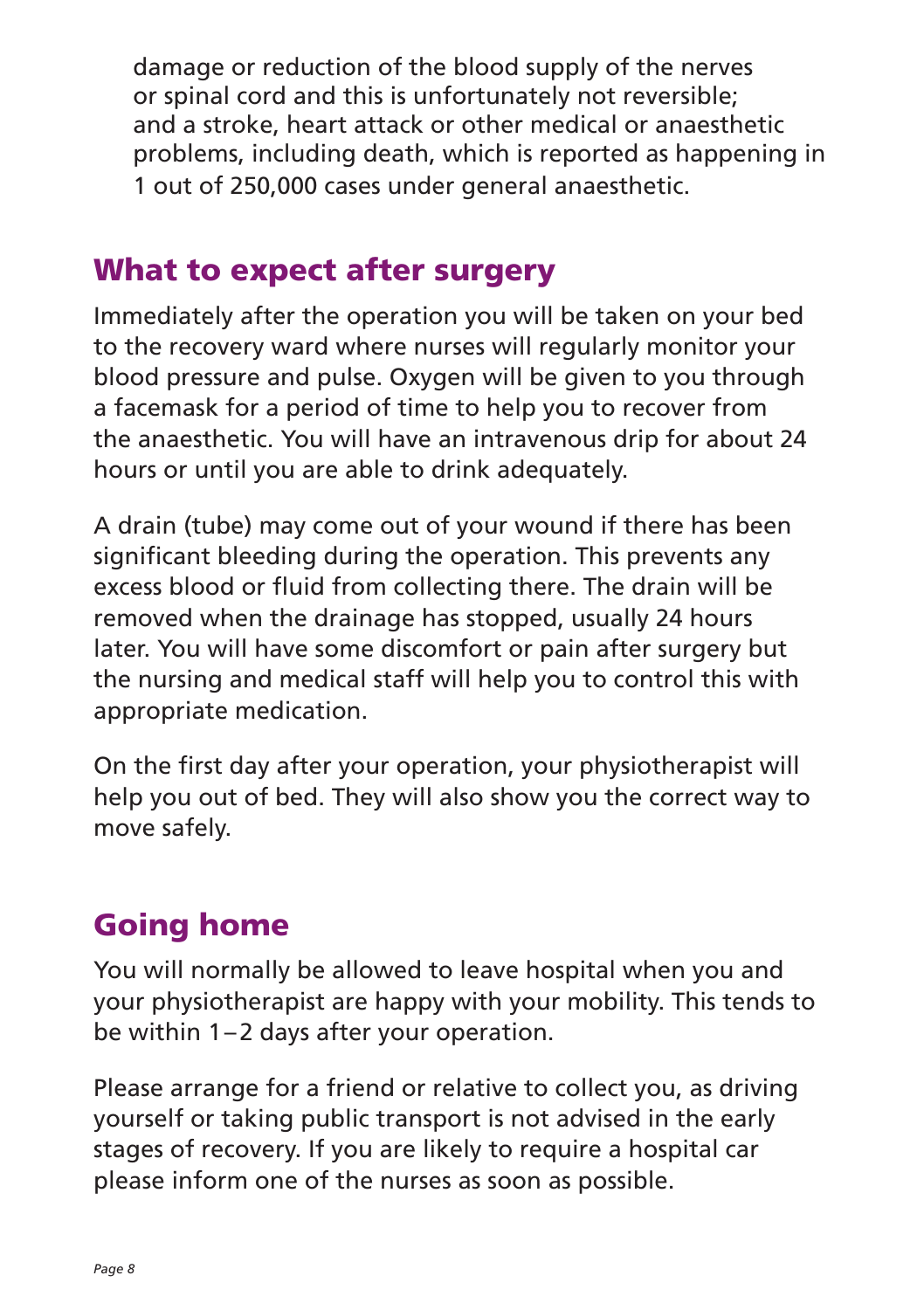### Wound care

Your wound will most likely be closed with clips. You may shower if you are careful when you get home but bathing should be avoided for two weeks, until the wound is completely dry. Please do not remove your wound dressing, unless it accidentally gets wet, until your clips are removed. If a new dressing is required then a simple dry dressing from the pharmacist (chemist) is sufficient.

#### Please contact your GP to report any of the following:

- redness around the wound:
- • wound leakage; or
- high body temperature.

The ward will inform you whether a district nurse has been arranged to come to your home to remove the clips, or ask you to arrange an appointment with your GP's practice nurse for the clip removal. Clip removal is usually done 10 days after surgery.

Date of clip removal:  $/$  /

## Driving

Sitting for prolonged periods is not advisable after surgery and this includes driving. If you have no altered sensation or weakness in your legs then you may resume driving if you feel safe to do so but it is advisable not to travel for long distances without taking a break to 'stretch your legs'. Please discuss driving with your surgeon before leaving hospital.

## Recreational activities

Walking is the best activity for you to do after your surgery. Active physical sports should be avoided until the disc wall heals soundly; this can take 2–3 months. A graduated return to sport is then advisable. If in any doubt about certain sports, wait until you can discuss this with your consultant.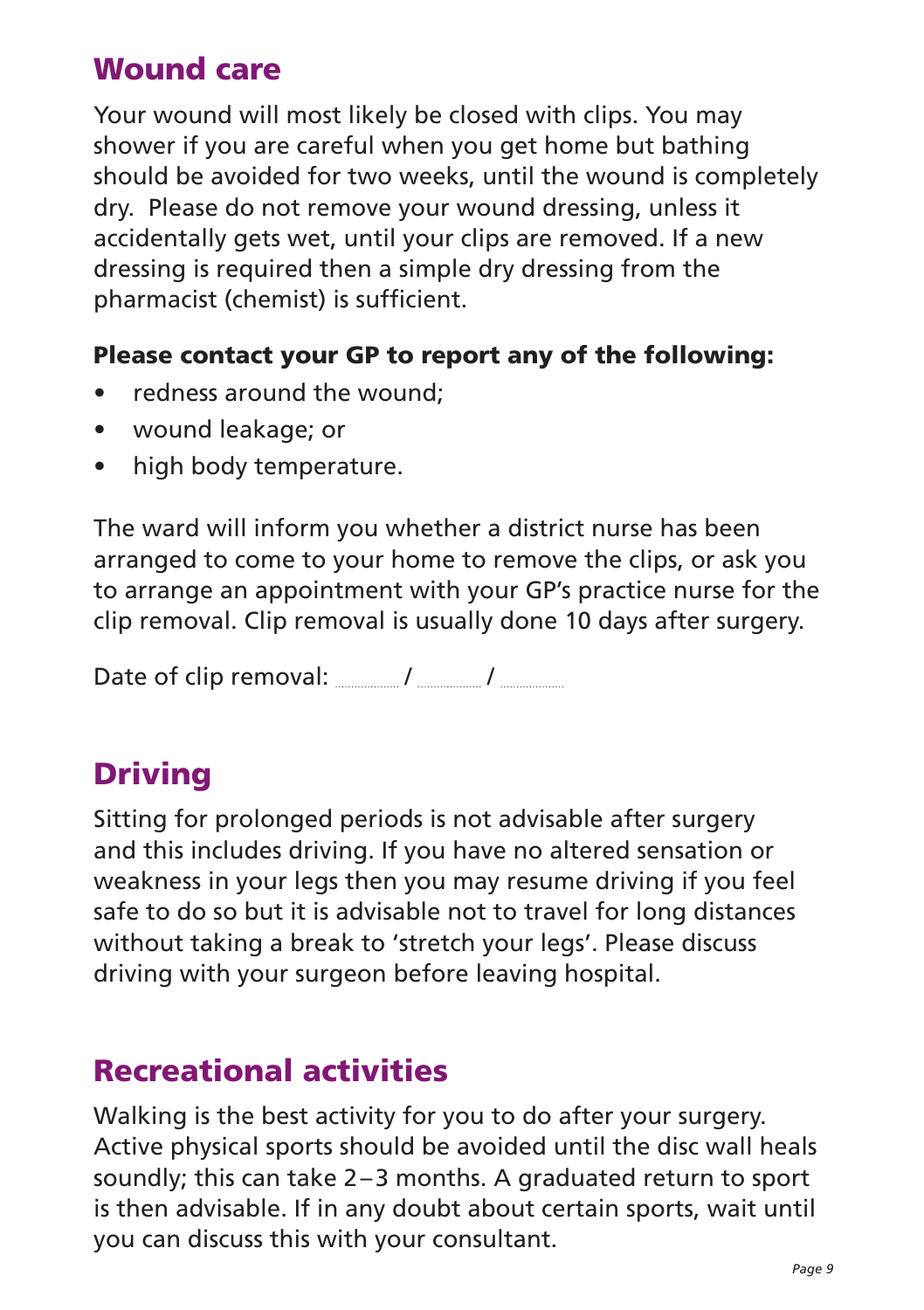### **Work**

You will need to be off work for at least four weeks. This may vary from person to person and your surgeon will advise you about your individual case. The hospital can give you an off work certificate or you can ask your GP.

# Lifting and carrying

Please refer to the physiotherapy advice sheet and advice from your physiotherapist. Heavy lifting and carrying should be avoided for the first few weeks.

## Follow-up

We will send you an appointment to attend the clinic 8–12 weeks after your operation. If you have any queries before your follow-up date do please contact the nurse specialist for your consultant's team.

If you have any questions regarding the information in this booklet, please do discuss them with either the ward nurses or a member of your consultant's team.